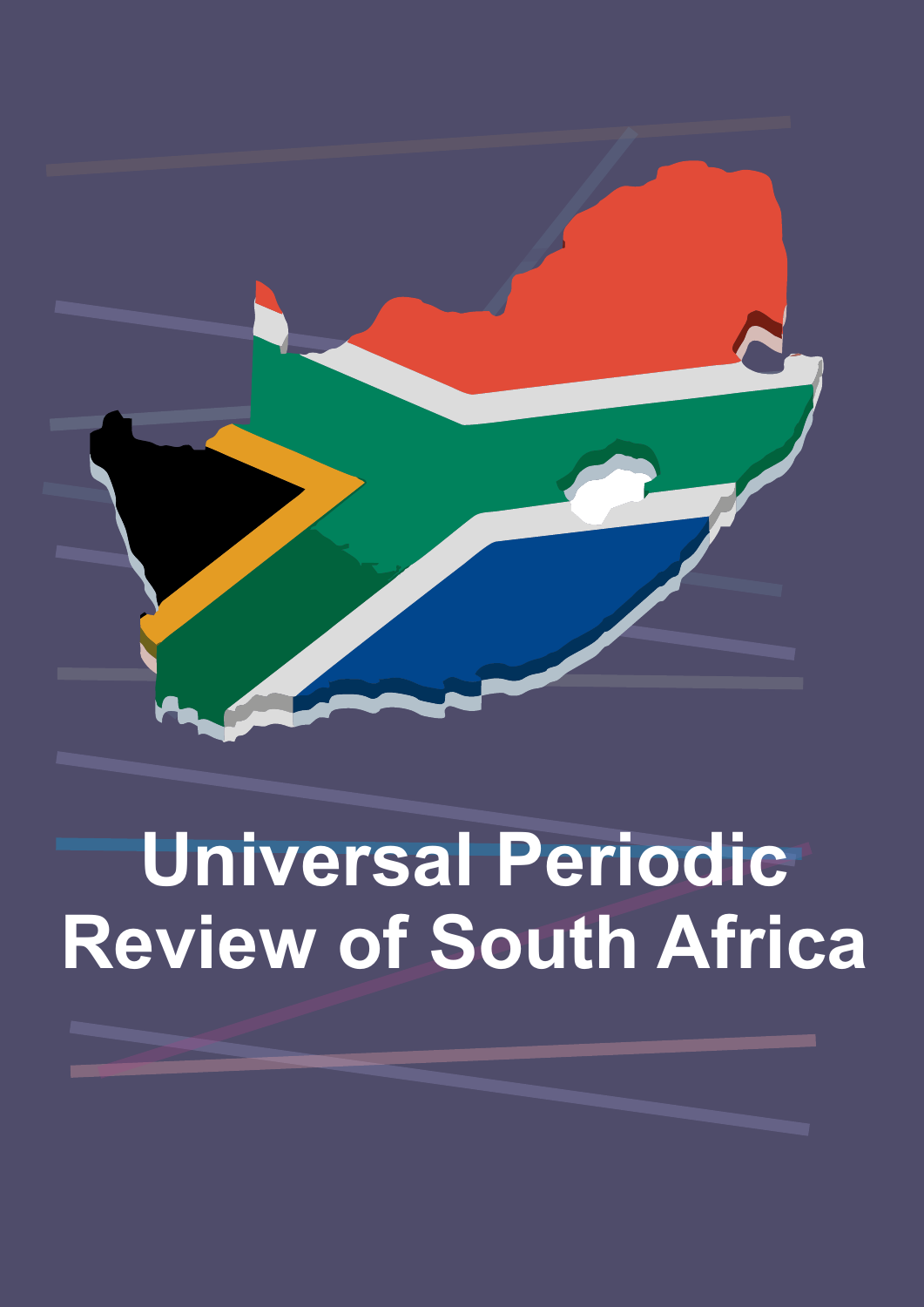# **Universal Periodic Review of South Africa 41st session November 2022 Joint submission by:**



**The PACT** contactyouthpact@gmail.com www.theyouthpact.org



**SRHR Africa Trust** 225 Jan Smuts Avenue, Parktown North, Johannesburg, South Africa, 2196 www.satregional.org singh@satregional.org



**Sexual Rights Initiative** Rue de Monthoux 25, Genève, 1201 www.sexualrightsinitiative.com anthea@srigeneva.com

SRHR Africa Trust (SAT) is an innovative organization with a regional footprint contributing to improved systems for Sexual and Reproductive Health and Rights (SRHR) of girls, adolescents and women in East and Southern Africa (ESA).

Through its UN-ECOSOC consultative status, SAT connects community voices and experiences to national, regional and international networks, while bringing global best practices in adolescent & youth SRHR to communities through strategic partnerships, innovation and advocacy.

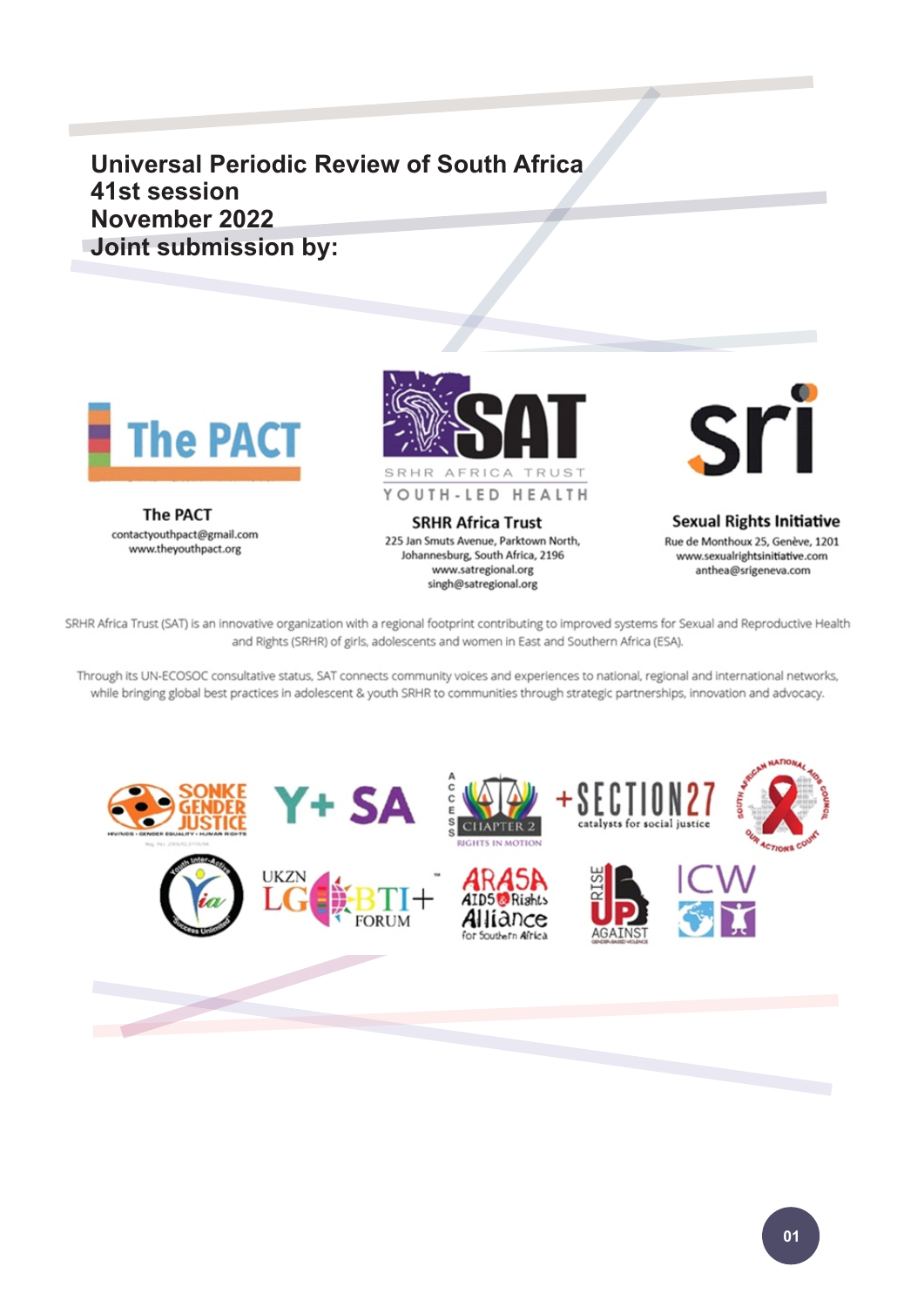#### **The PACT**

A Vibrant Coalition of 152+ youth Organizations working collaboratively and strategically in the global HIV response. Since 2013, we have been building solidarity across youth organisations to ensure the health, well-being and human rights of all young people.

Email: [contactyouthpact@gmail.com website:](https://www.knowledgehub.org.za/system/files/elibdownloads/2021-03/Termination%20of%20Pregnancy%20Guideline_Final_2021.pdf) [www.theyouthpact.org](https://zaf01.safelinks.protection.outlook.com/?url=https%3A%2F%2Funesdoc.unesco.org%2Fark%3A%2F48223%2Fpf0000378963%3Flocale%3Den&data=04%7C01%7Csingh%40satregional.org%7C215aade5d1464d632fff08d9bfa536e6%7C77fb2c8acdc444c3b68ec1d98d2522d3%7C0%7C0%7C637751540153624685%7CUnknown%7CTWFpbGZsb3d8eyJWIjoiMC4wLjAwMDAiLCJQIjoiV2luMzIiLCJBTiI6Ik1haWwiLCJXVCI6Mn0%3D%7C2000&sdata=BMUei8UP5Gv8V3a49xvRXYEwjTiwGDVg3z9Ga8xxtOE%3D&reserved=0)

#### **Sexual Rights Initiative**

The Sexual Rights Initiative is a coalition of national and regional organizations based in Canada, Poland, India, Argentina, and Southern Africa that work together to advance human rights related to sexuality at the United Nations.

Email: [anthea@srigeneva.com](https://www.whatworks.co.za/documents/publications/373-intervention-report19-02-20/file)  Phone: +41767656477 Address: Rue de Monthoux 25, Geneva, 1201. Website: [www.sexualrightsinitiative.com](https://plan-international.org/sexual-health/teenage-pregnancy?gclid=CjwKCAjw95yJBhAgEiwAmRrutKMa0O-OGuX42GR5OZqtzsfibue88UVX1Sx4_yhOQ8bsU3nlsDgBEBoCgnkQAvD_BwE)

#### **YPlus South Africa Network**

Y+South Africa's (Y+SA) Network is a much-needed emerging peer network led by advocates and for young people living with HIV (YPLHIV.) The network aims to engage and empower YPLHIV as advocates; in order to secure our Sexual Reproductive Health and

Rights (SRHR) and improve the HIV response for young people; and, ultimately, to improve the quality of life and well-being for YPLHIV.

Email: tngoato@gmail.com

#### **MB Lifestyle**

MB Teen Lifestyle is a Social Enterprise that focuses on decreasing the vulnerability of adolescents and young people to New HIV infections, Gender Based Violence and Unwanted Pregnancies. Email: nkeletseng@icloud.com

#### **Sonke**

Sonke is a South African-based non-profit organisation working throughout Africa. We believe women and men, girls and boys can work together to resist patriarchy, advocate for gender justice and achieve gender transformation.

Email: thembelihle@genderjustice.org.za Website: www.genderjustice.org.za Address:1st Floor, Sir Lowry Studios, 95 Sir Lowry Road Cape Town, South Africa

#### **ARASA**

ARASA is a regional alliance of civil society partnerships across 18 countries in East and Southern Africa working to promote a human rights approach to HIV, AIDS and tuberculosis (TB) through capacity strengthening and advocacy.

Email: thuthukile@arasa.info Website: www.arasa.info

Address: 53 Mont Blanc Street, Windhoek, Namibia

#### **The South African National AIDS Council**

The South African National AIDS Council (SANAC) is a multisecotral coordination body which brings together government, civil society and the private sector to create a collective response to HIV, TB and STIs in South Africa.

Email: Koketso@sanac.org.za Website: https://sanac.org.za/

Address: 333 Grosvenor Street, Hatfield, Pretoria 0083, South Africa

**Key words:**Adolescents, youth, HIV, comprehensive sexuality education, sexual and reproductive health and rights, gender-based violence, access to contraceptives, access to safe abortion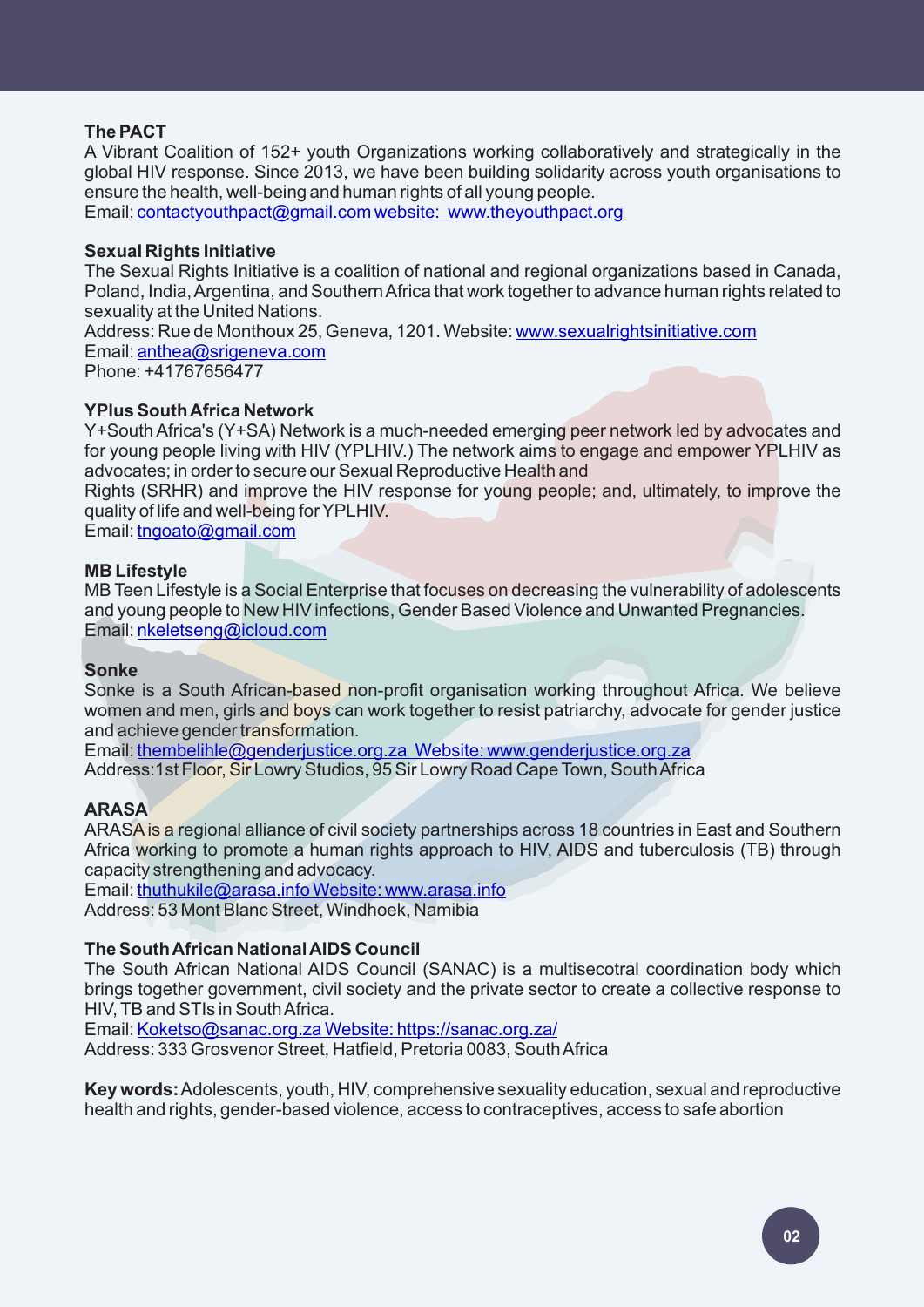# **Executive Summary**

1. In this joint submission, we examine the Government of South Africa's human rights record since its third-cycle universal periodic review (UPR) in 2017. Specifically, we assess the government's fulfilment of adolescent and youth sexual and reproductive health and rights. To this end, we analyse South Africa's implementation of recommendations received relating to these issues and provide specific, action-orientated follow-up recommendations at the conclusion of this submission. Between the 9th and 10th of March 2022, 15 youth led, serving and focused organizations in South Africa convened in person and virtually to deliberate on how COVID-19 has affected the HIV, SRHR and GBV/F outcomes of adolescents and young people in their diversity.

# **Relevant laws and policies**

2. Laws, policies and strategies relevant to adolescents, youth and HIV and SRHR in South Africa:

- National Youth Policy 2020 -2030 1
- Adolescent & Youth Health Policy 2017 2020 $^{\circ}$

- National Strategic Plan on HIV/STIs & TB 2017 – 2022  $^{\circ}$ 

- National Strategic Plan on GBV & Femicide 2020 - 2030 4

Domestic Violence Amendment Bill (Amendments to the Domestic Violence Act 116 of 1999) 5

Sexual Offenses & Related Matters Amendment Bill (Amendment Act 23 of 2007) 6

Criminal & Related Matters Amendment Bill (Amendments to the Magistrates Court Act 32 of 1944, Criminal Procedures Act 51 of 1977 and Superior Courts Act 7 of 2013)<sup>7</sup>

Policy on the Prevention & Management of Learner Pregnancy in Schools 2021<sup>®</sup>

- Integrated School Health Policy 2012<sup>®</sup>

Department Basic Education National Policy on HIV, STIs and TB 2017  $^{\circ}$ 

-Choice on Termination of Pregnancy Act 92 of 1996 (Amendments 2004,2008)"

- National Integrated SRHR Policy 2020<sup>12</sup>
- South Africa's National Human Rights Plan 2015-2020 13
- South African National LGBTI HIV Plan 2017 2022 14

Comprehensive sexuality education

#### **139.173 Recommendation from Iceland to South Africa:**

"Improve knowledge among health care workers and adolescents about SRHR, including through comprehensive sexuality education that involves men and boys"

#### **139.172 Recommendation from Denmark to South Africa:**

"Ensure comprehensive sexuality education in the school curriculum, including on consent, contraception and gender-based violence"

**03**

3. During its 3rd UPR cycle in 2017, South Africa received and supported 2 recommendations on the implementation of comprehensive sexuality education in the basic education schooling system. Upon analysis of relevant national legal and policy commitments outlined in section 3, these recommendations are found to be partially implemented with severe gaps pertaining to the training of educators to deliver scientifically and medically accurate, age and developmentally appropriate, gender transformative CSE.

4. As much as there has been notable progress with South Africa renewing its agreement to the East & Southern African Ministerial Commitment on Education for Health & Well-being, as well as launching the scripted lesson plans for CSE since these recommendations were

10

Surfix Africa's national youth development policy which has a thermal follow. The ASTIS are no hoper public health threshs.<br>Surfix By promote the health and well-being of young people aged 10 – 24 years old.<br>Which are too 14 13

<sup>1</sup> 2

<sup>4</sup> 5 6

<sup>7</sup>

<sup>8</sup>

<sup>9</sup>

<sup>12</sup> 11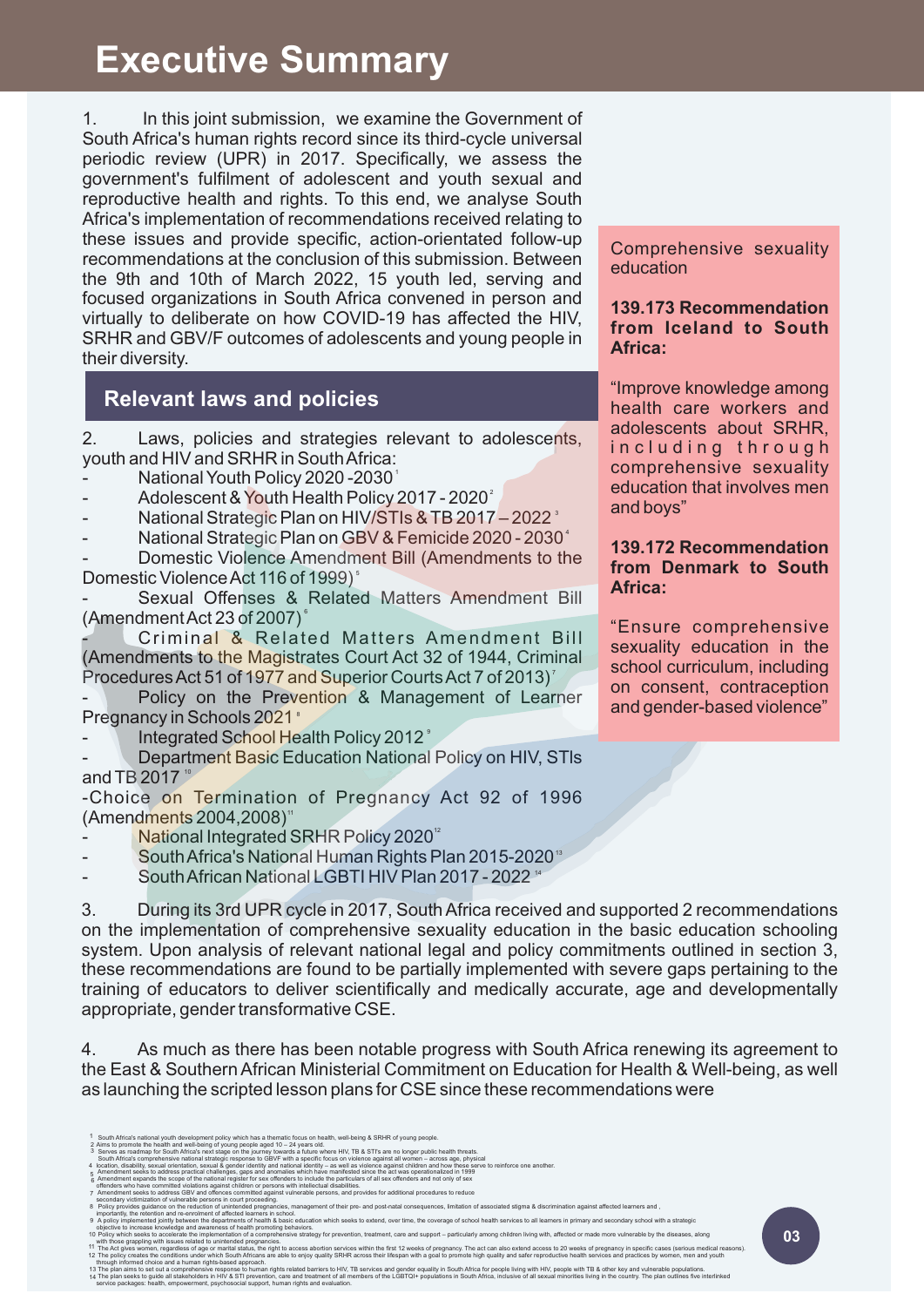made; the subsequent closures of schools, as a result of the COVID-19 pandemic, has resulted in the de-prioritization of the life orientation curriculum and disrupted the delivery of in-school CSE.

5. These disruptions come at a time when South Africa has recorded a sharp increase in learner pregnancies as well as in new HIV infections among adolescent girls and young women." The reprioritisation and rechannelling of funds towards the national COVID-19 response has also caused delays in the CSE roll-out throughout the country.

6. The June 2020 Supplementary Budget review indicated a budget cut from the HIV/AIDS conditional grant of R60 million and a further R40 million which was allocated to COVID-19 education in schools. This budget cut meant that there were less funds remaining for Life Skills teacher training and CSE in school rollout.

7. The closure of schools highlighted the need to invest further in out of school comprehensive sexuality education including through the digitization of CSE in some settings for older adolescents to accelerate positive SRH outcomes amongst this demographic. Digital penetration continues to expand and more adolescents and young people resort to social and new media as their primary source of information, education and knowledge for sex and sexuality.

### **Adolescent Youth Friendly SRH Services & Access to Termination of Pregnancy:**

8. During its 3rd UPR cycle in 2017, South Africa received and supported 4 recommendations pertaining to its health system, HIV and broader SRH issues. South Africa's progressive legal and policy environment should, in theory, facilitate young people's autonomous access to high quality sexual and reproductive health and rights (SRHR) information, education and health services. However, in practice, the protection, promotion and realisation of SRHR for every adolescent and young person in South Africa is not yet a reality.

9. Uncoordinated policy mechanisms, inefficient bureaucracy and a lack of political will are some of the challenges that need to be addressed. Adolescents and youth are vulnerable to social policy and programming failures<sup>®</sup>, which in turn contribute to unacceptably high rates of adolescent fertility and mortality, violence against young people in all their diversity (young women, young LGBTQI & gender non-conforming people in particular), knowledge gaps on how to prevent unintended pregnancies, HIV infections, and other sexually transmitted diseases and infections. These knowledge gaps were exacerbated due to the impacts of COVID-19 on the roll out of inschool CSE provision.

139.167 Recommendation from Libya to South Africa: "Continue its efforts in the fight against HIV by adopting a comprehensive national policy to deal with the epidemic and diseases that are sexually transmitted"

"Strengthen national policies in the area of public health coverage, particularly in the fight against HIV/AIDS in rural areas" 139.170 Recommendation from Angola to South Africa:

"Continue is measures to eliminate discrimination and increase its efforts to tackle HIV infection by ensuring equal access to treatment and support" 139.166 Recommendation from Japan to South Africa:

"Prevent unwanted pregnancies as provided under the Choice on Termination of Pregnancy Act" 139. 174 Recommendation from Iceland to South Africa:

The new structured scripted lesson plans are purposed to help learners build an understanding of concepts, content with the findings of the situation analysis that informed the development of the structure scripts and alte 18 17

<sup>15</sup> 16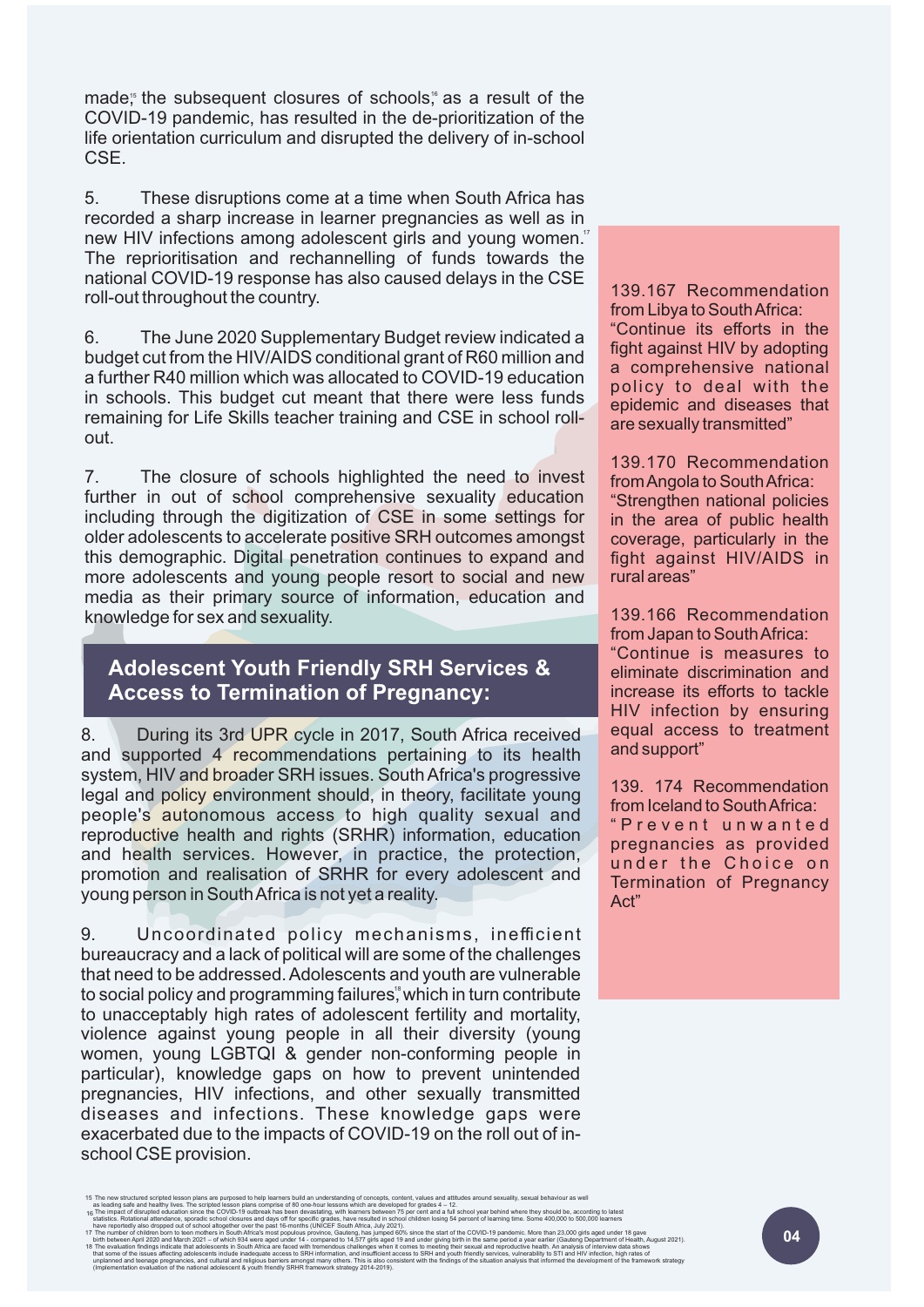10. Given the State's programmatic focus on adolescent and youth SRHR, the full realization of adolescent and youth friendly SRH services including access to safe abortion, and post abortion care remain partially implemented with major gaps existing especially in accessing safe abortions within public health facilities. Over the past few years, South Africa has been experiencing stockouts of the most popular contraceptives (i.e., injectables and oral hormonal pills) in the public health facilities.<sup>®</sup>The contraceptive shortages in addition to the negative attitudes of health-care workers have been a hindrance to accessing contraception for adolescent girls and young women in the country, leading to an increase in early and unintended pregnancies. The lack of knowledge about how to prevent a pregnancy and about other effective but unpopular methods of contraception (i.e., implant, intra-uterine device and female condoms) point to the greater need for CSE in schools.

11. Adolescent girls and young women living in rural and remote areas have limited to no access to sexual and reproductive health services, leading to even more early and unintended pregnancies.

12. The Choice on Termination of Pregnancy Act of 1996 guarantees every pregnant woman the right to terminate a pregnancy should they not wish to carry the pregnancy to term under special circumstances. Twenty-six years after the Act was put in place, adolescent girls and young women continue to face difficulties accessing safe abortion services and therefore resort to illegal and unsafe abortion services. There is a myriad of reasons why adolescent girls cannot access safe abortion in South Africa. These include: shortages of designated facilities that offer safe abortion, shortages of abortion drugs, conscientious objection from healthcare providers, lack of information about services, among many others.

13. In 2017, the Bhekisisa Centre for Health journalism conducted research across the country to determine how many designated facilities for abortion were still providing the service to the public. Out of a total of 450 designated facilities, the research found that only 246 facilities still offered safe abortion services. However, even for women and girls living near these facilities access to abortion related services is still an issue. Some are turned back due to stockouts of abortion pills or due to conscientious objection from healthcare providers. Organisations such as SECTION27 and the Treatment Action Campaign have been assisting young women and girls access safe abortion services. These young women have reported healthcare providers praying for them or telling them that they will "burn in hell" for wanting to terminate a pregnancy. Other healthcare providers blatantly refuses to offer safe abortion services based on their personal and religious beliefs.

14. In addition to the above, there is no referral system in terms of which women and girls are able to be referred to alternative public health abortion facilities. This is attributable to the fact that there are no alternative public designated abortion facilities to which women and girls could be referred. Some of the women and girls who had travelled long distances from neighbouring towns and districts with clinics that didn't offer abortion services or where such services where otherwise inaccessible or unavailable. This demographic of women is highly disadvantaged and most of the women who visit public health facilities in this region are impoverished. Many of the accounts received while interviewing the women seeking abortions at the clinic were from women who said that they had used their last monies in search of an abortion facility. Barely able to fend for themselves and their already existing children an abortion was their last hope to prevent from sinking deeper into poverty due to child-rearing costs.

15. There is also a significant power imbalance between health care users (pregnant women and girls) and health care providers (doctors and nurses). On the one hand, health care workers have specialist skills to perform abortions, they are also older, and they have the authority to grant or refusal abortions. On the other hand, the women and girls who access abortions in the public

Refer to section on legal & policy context.<br>Investigations conducted by the Stop Stock Outs Project (SSP) reveal that health facilities across Gauteng, Mpumalanga, North West, Limpopo and the Eastern Cape have reported ong 19 20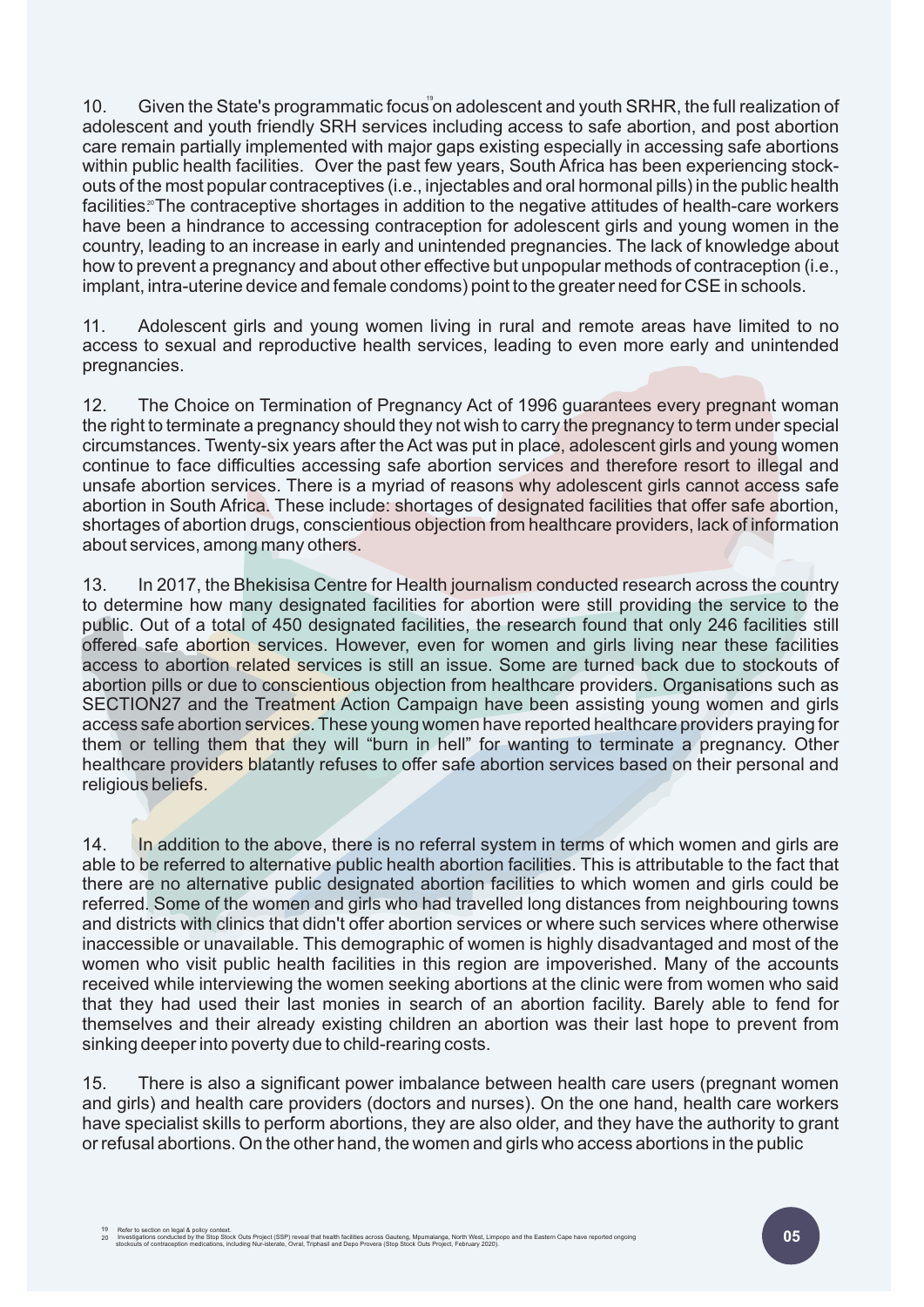sector tend to be younger, poor, and reliant on health care workers for access to information and services. Nurses have, for example, been witnessed making disparaging comments directed at the women, such as asking the women and girls who were there for an abortion why they insisted on filling up the benches of the clinic. The negative attitudes of nurses also instill fear in women and girls as they fear reprisal so much that they refrain from asking the nurses questions to get more information about their health status. In discussions with the nurses, they can advise that providing abortion services was something they were not compelled to do, and that at any point they could simply request to be transferred to provide other health care facilities.

16. The attitude of the nurses is born from a misapprehension of the principle of conscientious objection. Seemingly, the prevailing understanding is that the principle can be applied haphazardly and can be used as leverage over the heads of the women seeking abortions. The power imbalances are likely to be exacerbated by the State's recognition of conscientious objection (or refusal to care) in the [National Clinical Guideline for the Implementation of the Choice on the](https://www.knowledgehub.org.za/system/files/elibdownloads/2021-03/Termination%20of%20Pregnancy%20Guideline_Final_2021.pdf)  [Termination of Pregnancy Act \(](https://www.knowledgehub.org.za/system/files/elibdownloads/2021-03/Termination%20of%20Pregnancy%20Guideline_Final_2021.pdf)2019). This is because an appropriate balance between a woman or girl's right to abortion and a health care worker's right to invoke conscientious objection is contingent on a health care worker being able to refer a woman to an alternative facility, which are limited, and on a woman having means (time and finances) to honour that referral. With women who access an abortion in the public sector being already impecunious, they would be disadvantaged by the invoking of conscientious objection.

17. It was also noted that there are cases of unsafe abortion providers soliciting clients at the entrance to a clinic. One such individual promised to assist women who are as far along as nine months pregnant with abortion services. There are also allegations that some of the nurses refer patients to illegal abortion service providers. These are serious allegations.

18. Young women have reported to organisations who are part of this submission, different experiences of the denial of services. One 19-year-old woman explained that she was a student at the local university, and she had arrived early that morning in order to guarantee she would access an abortion. Neither her family nor partner knew that she was pregnant. She wanted to terminate her pregnancy so that it would not interrupt her studies. After she had been attended at the clinic, she advised one of the submitting organisations that she been refused an abortion. She said that the nurses at the clinic had told her that she was pregnant with twins. They also advised her that she was 20 weeks pregnant, making her no longer eligible for an abortion in terms of South African law. Later, after she was assisted to get a second opinion from a private doctor, she learnt that was only 17 weeks pregnant and was in fact eligible for a second trimester abortion and that she was carrying only one foetus.

19. Another young woman had travelled from Mqanduli, about 40km away from the clinic, to have an abortion. She had been part of the reported cohort of women who had camped overnight outside. Although she had managed to eventually access an abortion, she had experienced great difficulty in accessing it. She reported that the night before she had slept outside the facility it had rained quite heavily; she had also been turned back previously because the clinic was only taking in a certain number of women and girls for an abortion; she was unemployed and had a child that she was battling to support.

# **Gender based violence and femicide**

20. During its 3rd UPR cycle in 2017, South Africa received and supported 18 recommendations pertaining to gender-based violence, discrimination and the eradication of harmful practices. South Africa has extremely high levels of GBV, defined as physical, economic, sexual and psychological abuse as well as rape, sexual harassment and trafficking of women and men for sex, and sexual exploitation. Youth have not escaped the high rates of GBV.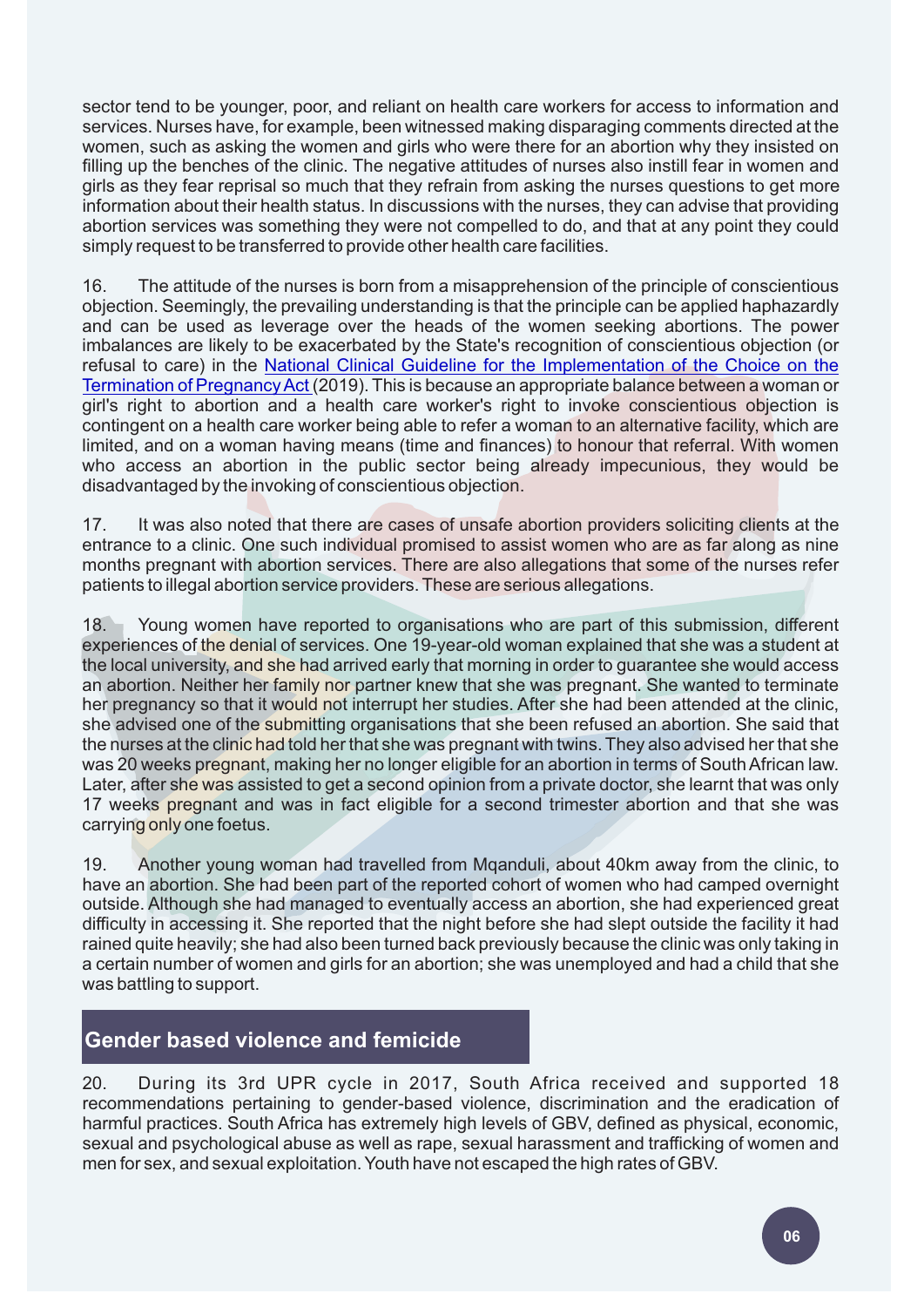21. A2012 study from the Department of Social Development and the Department of Women, Children and People with Disabilities found that 61% of children under the age of 15 years, and 29% of children under the age of 10 years, had experienced sexual assault. The COVID-19 national lockdown has exacerbated these conditions. In the first week of South Africa's nationwide lockdown the police recorded 2,300 GBV complaints while private organisations saw similar increases. 139.277 Recommendation

22. In a broader analysis of GBV/F by various gender justice organizations and movements in South Africa, we understand that the roots of GBV/F extend deeply into our nation's historical and recent past. Colonialism and apartheid inflicted deep, layered, and extreme levels of violence against the vast majority of South Africans with few able to say that they hadn't witnessed it or been violated. The rampant role of patriarchy, misogyny and prescribed gender roles have too been highlighted as key driving factors which have remained unchecked and unchanged within South African society and have aided the further normalization of historical violence. Power imbalances, male entitlement, and attitudes of ownership of women by men/male partners further add to the stripping of women's agency and are often highlighted as leading factors which influence the dynamics of GBV/F in South Africa.

23. Considering the exacerbating factors and increase of GBV/F during South Africa's COVID-19 lockdown, it was noted that profound economic inequalities also contributed significantly, as more men found themselves out of jobs and displaced as traditional breadwinners, and had to rely on what they previously categorised as "secondary incomes" brought in by their intimate partners. This resulted in many men feeling "emasculated" due to falling short of patriarchal standards of provision, and choosing to re-establish their dominance over female partners through violence and force. In addition to the circumstances of South Africa's COVID-19 lockdown, restrictions and requirements for everyone to stay at home often meant that many young people were forced to quarantine with their abusers. The rates of early and unintended pregnancies among pubescent girls under the age of 12 years were shockingly high between 2020 and 2021 pointing to high prevalence of sexual violence in the home. $^{21}$ 

24. Although some commendable progress has been made in terms of the launch of the National Strategic Plan on GBV/F, the Emergency Response Fund and subsequent amendments to South African law, major challenges remain especially around the justice system and its response to victims and survivors. In areas where there have been high levels of GBV/F in the community, the South African police services (SAPS) have been engaged and issues pertaining to their stretched human capital were raised.

from Germany to South Africa:

"To take all necessary measures to end sexual and gender-based violence, especially by developing adequate gender sensitive training programmes for law enforcement agencies, the n a tional prosecuting authority and judicial officers and by adopting specific legislation addressing the practice of child marriage (uKuthwala)"

139.195 Recommendation from Czechia to South Africa:

"Step up its fight against gender-based discrimination and violence, uproot its social acceptability and increase efforts for the protection of victims and redress for violations of their rights as well as efforts on a c c o u n t a b i lit v o f perpetrators"

139.196 Recommendation from the Philippines to South Africa:

"Prevent and combat all forms of discrimination and eliminate violence against women, including domestic violence"

One [factor that has contributed to this is violence against women and girls. In South Africa](https://plan-international.org/sexual-health/teenage-pregnancy?gclid=CjwKCAjw95yJBhAgEiwAmRrutKMa0O-OGuX42GR5OZqtzsfibue88UVX1Sx4_yhOQ8bsU3nlsDgBEBoCgnkQAvD_BwE) [one in three women experience gender based-violence and](https://www.whatworks.co.za/documents/publications/373-intervention-report19-02-20/file) one in five children under [the age of 18 experience sexual abuse \(South African medical research council, September 2021\).](https://gh.bmj.com/content/3/1/e000573)  21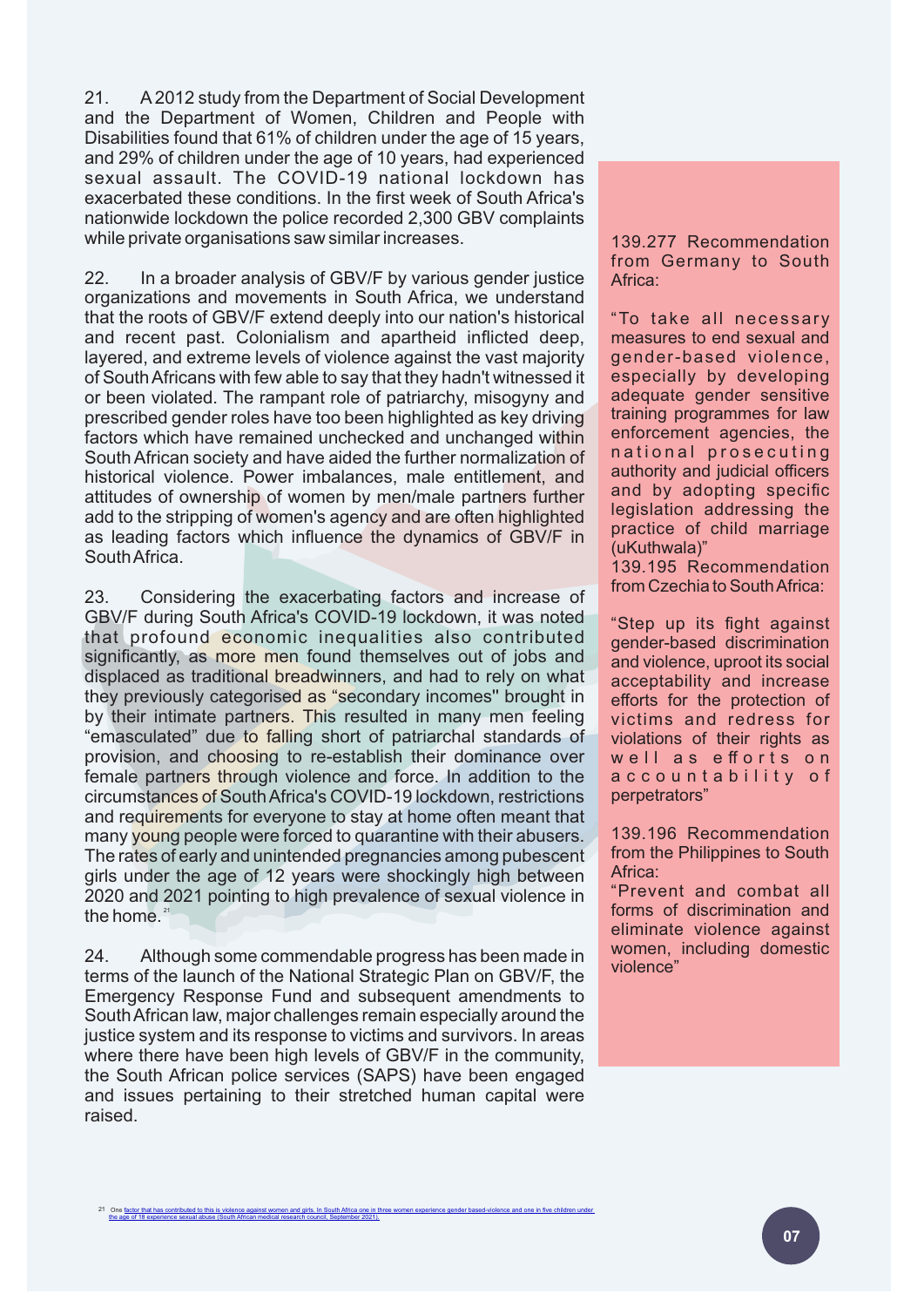When police stations were engaged on SAPS gender sensitivity training for frontline officers, issues were raised such as these trainings only being availed to cadettes leaving other officers of various ranks not knowing how to deal with GBV/F, often resulting in the misinterpretation of laws by officers.

25. In certain cases that make it before the judiciary, the judiciary hands down a sentence lower than minimum sentence, victims/survivors are told to relive their traumatic experiences in court, and do not get psychosocial support from state which this causes secondary victimisation, and in other cases the police do not investigate reports further. This further negatively impacts victims/survivors who often suffer several mental health issues. In cases of femicide, victims' families are affected by laws not being fully implemented, because they experience secondary trauma during the trial, hearing gruesome details of how their loved ones were murdered or raped, seeing photographic exhibits in court and essentially reliving the trauma of losing someone.

# **Recommendations**

1. Fast-track the establishment of the national coordinating structure on GBV/F and ensure that it is given adequate financial resources to deliver on the aspirational outcomes of the NSP in line with all resolutions, as well as commitments to the Nairobi Summit on ICPD  $@25$  and the Generation Equality Forum.

2. Designate more safe abortion facilities (especially second trimester abortion facilities) and monitor designated facilities to ensure that they are continuing to provide such services; and establish a network of designated abortion facilities and an efficient referral system ito refer women to alternative public abortion facilities.

3. Enforce stricter measures to address conscientious objection of healthcare provider: provide nurses and doctors with regular values clarification & attitudes clarification sessions so that they are aware of their ethical duties to women and girls, to prevent abortion stigma from undermining the quality of the services they provide and the experiences of women and girls who receive those services.

4. Take policy and legislative steps to make at-home pharmaceutical termination of pregnancy widely available and affordable.

5. Prioritize the predictable, continuing, and accessible supply of modern contraceptive & HIV commodities to ensure that adolescent & youth friendly services are fully implemented and realised.

6. Resource, fully implement, and monitor implementation of the Schools Health Act and Integrated School Health Policy as accelerators to health, well-being and SRHR access for all inschool young people.

7. Digitize information on range, benefits, and side effects of modern contraceptives and HIV prevention interventions for adolescents and young people to access freely, including the promotion of pre-exposure prophylaxis (PreP) and post-exposure prophylaxis (PEP).

8. Intensify collaborations with youth-led and -serving organizations (and broader civil society) for country-wide innovative, youth responsive demand-creation programming for SRHR services and commodities, and for social accountability of these.